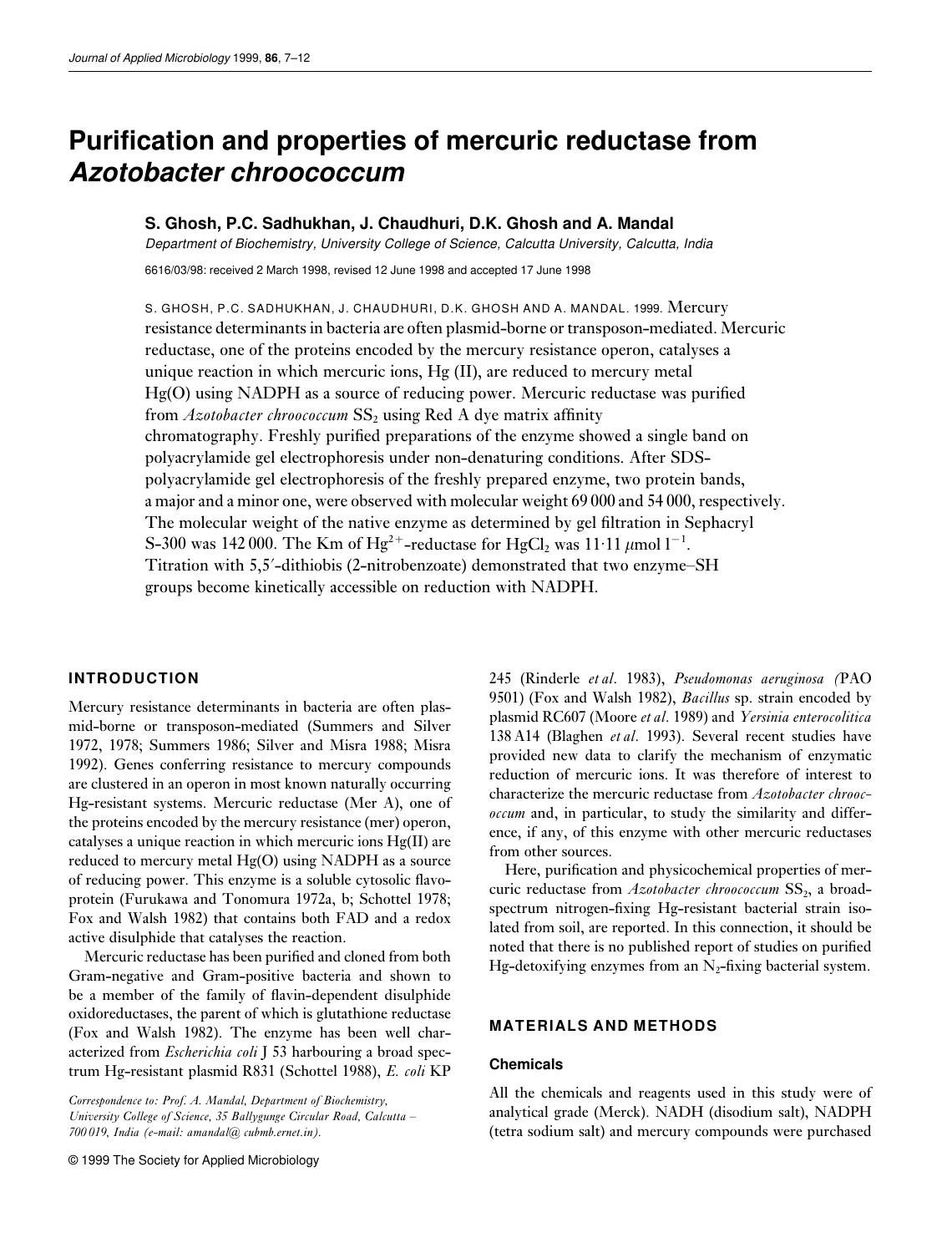from Sigma. Red A gel matrix affinity chromatography medium was purchased from Amicon Inc. (Beverly, MA, USA) and Ampholine was purchased from LKB Pharmacia; Sephacryl S-300 was purchased from Pharmacia.

## **Organisms**

Broad spectrum, mercury-resistant *Azotobacter chroococcum* was isolated from agricultural farms and identified in this laboratory according to *Bergey's Manual of Determinative Bacteriology* (Holt *et al.* 1994).

## **Media and growth conditions**

Bacterial cells were grown aerobically overnight (12 h) on a rotary shaker (200 rev min<sup>−</sup><sup>1</sup> ) at 32 °C in nutrient broth supplemented with 20  $\mu$ mol l<sup>-1</sup> HgCl<sub>2</sub> for inducing mercuric reductase. The bacterial cultures were diluted 10-fold with the same sterile medium, and the concentration of  $HgCl<sub>2</sub>$  was maintained at 20  $\mu$ mol l<sup>-1</sup>. A third addition of 20  $\mu$ mol l<sup>-1</sup> HgCl<sub>2</sub> was made at the early log phase  $(4 h)$ . Cells were harvested at the late log phase  $(8 h)$  by centrifugation at 4 °C and washed three times with cold 50 mmol l<sup>−</sup><sup>1</sup> sodium phosphate buffer containing  $0.5$  mmol  $1^{-1}$  Na<sub>2</sub>EDTA and 0·1% 2-mercaptoethanol (pH 7·35) (buffer A). Washed cells were stored at  $-20$  °C until used (Summers and Silver 1972; Fox and Walsh 1982; Blaghen *et al*. 1993).

#### **Enzyme preparation**

Cells (7 g wet weight) were thawed, disrupted mechanically with sea-sand at  $4^{\circ}$ C, suspended in 65 ml buffer A and centrifuged at  $15000 g$  for 30 min at  $4^{\circ}$ C. The supernatant fluid thus obtained was termed crude extract.

#### **Enzyme purification**

Most of the mercuric reductase activity present in the crude extract obtained was precipitated with 30–50% saturation of  $(NH<sub>4</sub>)<sub>2</sub>SO<sub>4</sub>$  at 4 °C. The precipitate was separated by centrifugation, dissolved in a minimum volume of cold 50 mmol l −1 sodium phosphate buffer (pH 7·35) containing 0·5 mmol l <sup>−</sup><sup>1</sup> Na2EDTA and 0·1% 2-mercaptoethanol, and dialysed against the same buffer for  $4 h$  at  $4^{\circ}$ C with two changes. The dialysate was applied to a Red A gel matrix column  $(1.5 \text{ cm} \times 5 \text{ cm})$  at a flow rate of 0.4 ml min<sup>-1</sup>. The column was washed at 1 ml min<sup>−</sup><sup>1</sup> with several column volumes of buffer until the absorbance at 280 nm was nearly zero. Mercuric reductase was eluted with 200  $\mu$ mol l<sup>-1</sup> NADPH in the above buffer. Active fractions were pooled and concentrated on a centricon PMIO membrane (Millipore Corporation, Bedford, MA, USA) and dialysed against buffer A.

#### **Enzyme assay**

Mercuric reductase activity was determined by measuring  $Hg^{2+}$ -induced NADPH oxidation spectrophotometrically at 340 nm following the standard method (Izaki *et al*. 1974; Ghosh *et al*. 1996a, b, c). Protein concentration was determined by the method of Lowry using bovine serum albumin as a standard (Lowry *et al*. 1951). One unit of mercuric reductase activity was defined as the amount of enzyme protein in milligrams that oxidized one micromole of NADPH per minute in the presence of  $HgCl<sub>2</sub>$ .

#### **Molecular weight determination**

The molecular weight of the native mercuric reductase was determined by gel filtration through a column (1.5 cm  $\times$ 70 cm) of Sephacryl S-300 equilibrated in 50 mmol  $1^{-1}$ sodium phosphate buffer, pH 7·4, and  $0.5$  mmol  $1^{-1}$  $Na<sub>2</sub>EDTA using the following standards: catalase (232 kDa),$ yeast alcohol dehydrogenase (150 kDa), BSA (66 kDa) and carbonic anhydrase (32 kDa).

#### **Polyacrylamide gel electrophoresis**

The purity of the enzyme was determined by native gel electrophoresis. Subunit molecular weight was determined by sodium dodecyl sulphate polyacrylamide gel electrophoresis (SDS-PAGE).

Gel electrophoresis of proteins was run under non-denaturing conditions. Bromophenol blue was used as the tracking dye; the gels were run at about 3–4 mA/tube and then stained with Coomassie blue. To assay enzyme activity, unstained gels were sliced into 20 mm pieces and incubated at 4 °C for at least 12 h in a small volume of 50 mmol  $1^{-1}$  sodium phosphate buffer (pH 7·35). The eluted protein was then assayed.

SDS-PAGE was carried out according to the method of Laemmli (Laemmli 1970). The samples were dissolved in SDS-sample buffer and denatured by boiling for 3 min prior to loading. Electrophoresis was performed in a 10% polyacrylamide gel containing  $0.1\%$  (w/v) SDS. Each lane contained  $10-12 \mu$ g protein. The gel was run at  $20 \text{ mA}$  until the tracking dye reached its lower edge. Proteins were visualized by the Coomassie staining method.

## **Flavin determination**

Thin-layer chromatography was used to detect the presence of FAD-containing compounds as part of mercuric reductase according to the method of Blaghen *et al*. (1993) and Faeder and Slegel (1973).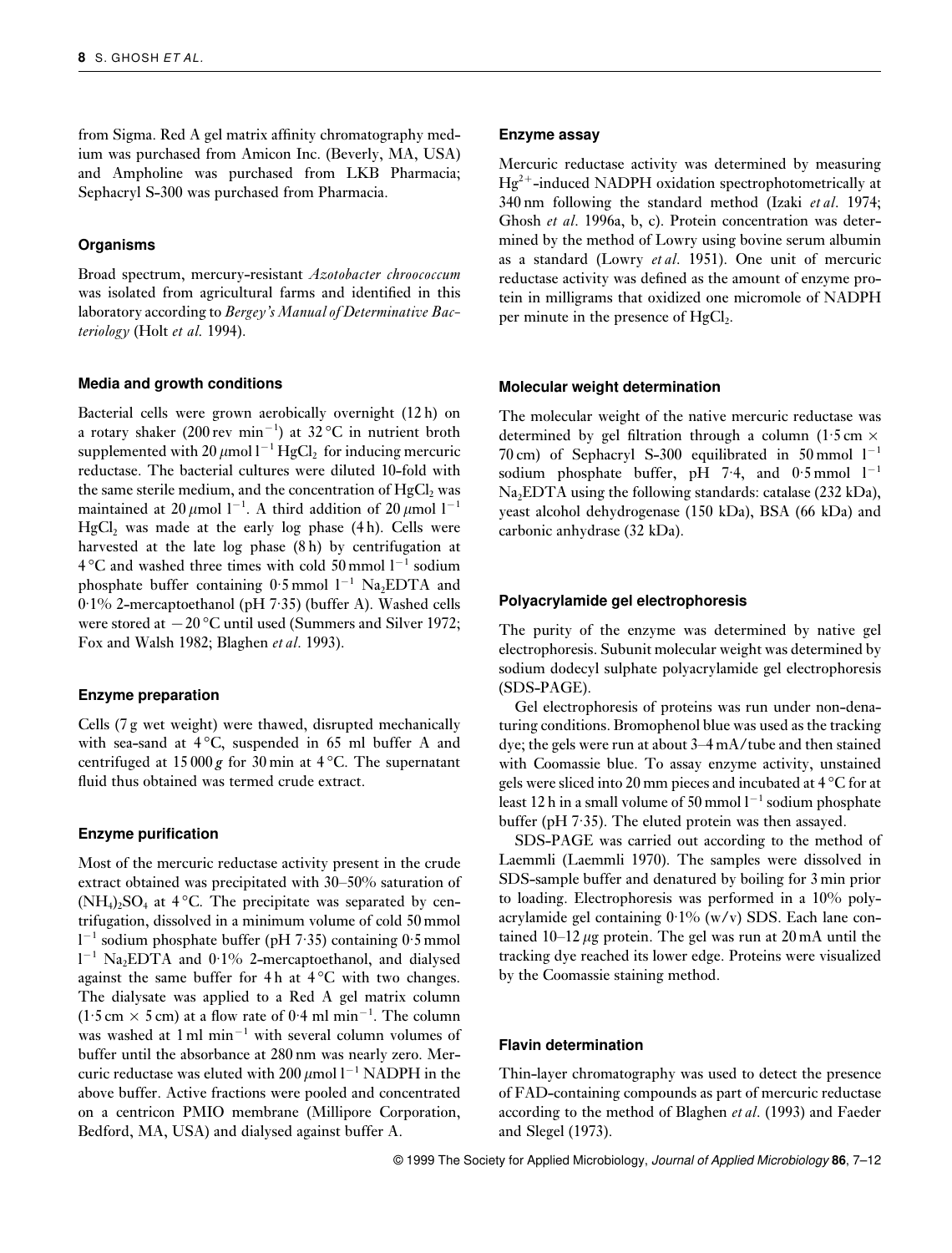## **Isoelectric focusing**

Isoelectric focusing of enzyme preparation was carried out according to the procedure of Schottel (Schottel 1978). Tube gels (110 mm) containing a final concentration of  $5.1\%$  acrylamide, 0·44% glucose, 0·03% riboflavin and 2% Ampholine (pH 4–6) were run at  $1 \text{ mA/tube}$  for 30 min at 4 °C, before adding the sample, in order to establish the pH gradient. After layering the sample, the gels were run at 300 V for 3 h; during that time, the amperage dropped from 8 mA to about  $2.5 \text{ mA}$ . Sulphuric acid (0.2%) was used in the anode chamber and 0·4% triethanolamine was used in the cathode chamber.

The gels were stained for protein by immersing in 10% trichloroacetic acid for  $1.5h$ , in  $5%$  trichloroacetic acid for 1·5 h and 0·1% Coomassie blue dissolved in water : acetic acid : ethanol (9:2:9) for about 2 h. The gels were de-stained in water : acetic acid : ethanol (13:1:6) for about 24 h with two changes in de-staining solution.

## **Thiol titration**

The procedure used was developed by Mathews *et al*. (1974). Mercuric reductase (2·7 nmole) was incubated with  $\pm$  220 nmol of NADPH. The solution was brought to a final concentration of 5 M of guanidine HCl, 70 mmol  $1^{-1}$  Tris-HCl, pH 8·0, and 3 mmol  $l^{-1}$  Na<sub>2</sub>EDTA. Exposed thiols were quantified by the addition of 400 nmol 5,5' dithiobis (2) nitrobenzoate). An extinction coefficient of  $13·6$  mmol  $1^{-1}$ cm<sup>−</sup><sup>1</sup> at 412 nm was used for the released thiolate anion (Beutler *et al*. 1963; Fox and Walsh 1982; Blaghen *et al*. 1993).

#### **RESULTS AND DISCUSSION**

A total of 201·5 mg of protein corresponding to 25·187 units of mercuric reductase was obtained from crude extract of disrupted cells (7 g). After 30–50% (NH<sub>4</sub>)<sub>2</sub>SO<sub>4</sub> saturation, 37·648 mg of protein containing mercuric reductase activity were recovered. Affinity chromatography of the sample on Red A gel matrix column followed by elution with  $200 \mu$ mol l <sup>−</sup><sup>1</sup> NADPH resulted in a recovery of 16·49 units of mercuric reductase in 0·9 mg of protein (Table 1). The enzyme was purified to 146·6-fold with an overall yield of 65·47%.

In one set of experiments, crude cell-free extract was directly applied to a Red A gel matrix column for a better yield of protein, but the results were not satisfactory, unlike those described by Schultz *et al*. (1985) on Orange A gel matrix in which the enzyme was purified in the homogeneous state.

Freshly purified preparations of the enzyme showed a single band on polyacrylamide gel electrophoresis under nondenaturing conditions (data not shown). After SDS-polyacrylamide gel electrophoresis of the freshly prepared enzyme, two protein bands, a major and a minor one, were observed with molecular weights of 69 kDa and 54 kDa, respectively (Fig. 1).

The molecular weight of the native enzyme as determined by gel filtration on Sephacryl S-300 was found to be  $142\,000 + 2000$ . This criterion indicates a dimeric structure, in contrast to the trimeric structure suggested for *E. coli* J 53, (R831) plasmid (Schottel 1978) and *Yersinia enterocolitica* 138 A 14 (Blaghen *et al*. 1993).

The characteristics of mercuric reductase have been studied in greater detail in the plasmid-bearing *E. coli* (Schottel 1978; Rinderle *et al*. 1983), in soil *Pseudomonas* K62 (Kurukawa and Tonomura 1972a, b) and in *Pseudomonas aeruginosa* PA09501 carrying the plasmid pVS1 (Fox and Walsh 1982). Mercuric reductase from different Gram-negative bacterial sources indicates the presence of two distinct types of the enzyme, one of which appears to be trimeric and the other, dimeric (Schottel 1978; Fox and Walsh 1982; Blaghen *et al*. 1993). There was no significant difference in the enzymatic properties of the trimeric enzyme produced by *E. coli* J 53 (R831) (Schottel 1978) and *Yersinia enterocolitica* YE138 A14 (Blaghen *et al*. 1993), and the dimeric enzyme produced by *Ps. aeruginosa* PAO 9501 (Fox and Walsh 1982). Mercuric reductase purified from *Azotobacter chroococcum* SS<sub>2</sub> also did not show any noticeable difference in enzymatic properties compared with the enzymes reported from other sources. However, the enzyme isolated from *A. chroococcum* SS<sub>2</sub> differs from the  $Hg^{2+}$ -reductases from other sources in molecular weight, subunit molecular weight, Km value, enzyme inhibitor and isoelectric point. All the mercuric reductases produced by different bacterial strains contained bound FAD, required sulphhydryl compounds for enzymatic activity and utilized NADPH as electron donor.

The larger molecular weight band of mercuric reductase of *A. chroococcum* SS<sub>2</sub> contained 80–85% of the enzyme protein. However, the ratio of the two bands (major and minor) shifted on storage at 4 °C. A similar observation was also reported by Fox and Walsh (1982). In *Pseudomonas aeruginosa* (PAO 9501) the enzyme is also composed of two subunits of 56 kDa and 62 kDa, respectively (Fox and Walsh 1982).

By isoelectric focusing through a linear gradient of Ampholine, mercuric reductase focused with glucose oxidase, which corresponds approximately to pI 4·25 (data not shown). However, the isoelectric point of this enzyme from *E. coli* K 12 strain J53–1 carrying the plasmid R831 was determined as 5·3 by Schottel ( 1978). According to Blaghen *et al*. ( 1993), the isoelectric point of this enzyme from *Yersinia enterocolitica* 138 A14 was 4·7.

Optimum pH and optimum temperature of the enzyme were 7·35 and 45 °C, respectively. According to Fox and Walsh (1982), Km and Vmax were  $12 \mu$ mol l<sup>-1</sup> and 12·7  $\mu$ mol min<sup>-1</sup> mg<sup>-1</sup> protein, respectively. However, in our system, the Km and Vmax were  $11·11 \mu$ mol  $1^{-1}$  and 25  $\mu$ mol min<sup>-1</sup> mg<sup>-1</sup> enzyme protein, respectively. The Km value of

© 1999 The Society for Applied Microbiology, Journal of Applied Microbiology **86**, 7–12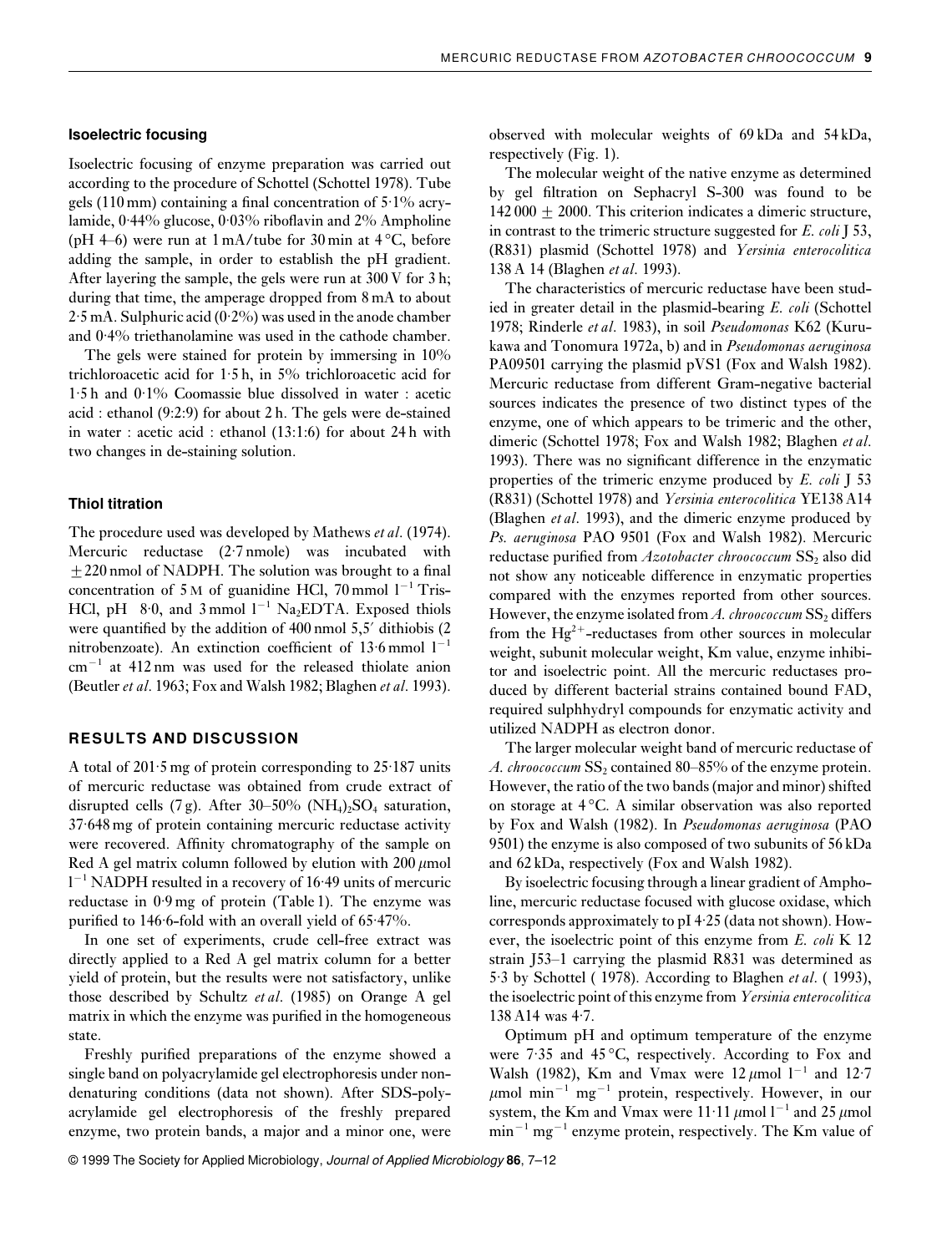| Fraction                                      | Volume<br>(ml) | Protein         |               | Activity             |                   | Purification            |                         |
|-----------------------------------------------|----------------|-----------------|---------------|----------------------|-------------------|-------------------------|-------------------------|
|                                               |                | $mg$ m $l^{-1}$ | Total<br>(mg) | Specific<br>activity | Total<br>activity | Fold of<br>purification | Overall<br>yield $(\%)$ |
| Crude                                         | 62             | 3.25            | 201.5         | 0.125                | 25.187            |                         | 100                     |
| $(NH_4)SO_4$ cut                              | 5.2            | 7.24            | 37.648        | 0.401                | $15 \cdot 11$     | 3.2                     | 60                      |
| Affinity chromatography on Red A gel matrix 3 |                | 0.3             | 0.9           | 18.32                | 16.49             | 146.6                   | 65.47                   |

**Table 1** Purification of mercuric reductase from *Azotobacter chroococcum* SS<sub>2</sub>

Specific activity is defined as  $\mu$ mole of NADPH oxidized per minute per milligram of enzyme protein.



**Fig. 1** SDS-PAGE of freshly prepared mercuric reductase from  $A$ zotobacter chroococcum  $SS_2$ . The sample 15  $\mu$ g of mercuric reductase was applied to a 10% slab gel and electrophoresed as described in Materials and Methods. Lane 1: crude cell-free extract; lane 2: (NH<sub>4</sub>)<sub>2</sub>SO<sub>4</sub> cut preparation; lane 3: purified mercuric reductase; lane 4: molecular weight markers: bovine serum albumin (BSA) (66 kDa); egg albumin (45 kDa); carbonic anhydrase (29 kDa); trypsinogen (24 kDa)

Hg<sup>2+</sup> reductase was 13 µmol l<sup>-1</sup> and pH optimum was 7·5, as determined by Schottel (Schottel 1978). In our system also, the enzyme showed the optimum pH as 7·4.

Thin layer chromatography showed that the relative mobilities of the yellow supernatant fluids obtained by centrifugation of purified enzyme after boiling and of FAD were the same. This result indicates that FAD is the coenzyme

of the mercuric reductase. Fluorimetric analysis for FAD confirmed that mercuric reductase contained 2·05, 1·96, 2·0 and 2·02 mole of FAD per mole of the enzyme.

When the enzyme (without NADPH) was titrated with 5– 5?-dithiobis (2 nitrobenzoate) (DTNB), two thiols per dimer were exposed to titration. Upon reduction of the enzyme with NADPH, another two thiols were found to be exposed to DTNB titration.

The mercuric reductase requires the presence of a sulphhydryl compound such as 2-mercaptoethanol for its activity. At a fixed concentration of 2-mercaptoethanol, mercuric reductase activity increases with the increase of  $HgCl<sub>2</sub>$  concentration. This activity rapidly reaches a maximum at a certain concentration of  $HgCl<sub>2</sub>$  and then is inhibited by  $HgCl<sub>2</sub>$  exceeding that concentration of  $HgCl<sub>2</sub>$ . However, the addition of an excess of 2-mercaptoethanol serves to displace the substrate  $(HgCl<sub>2</sub>)$  inhibitory effect of higher concentrations of  $HgCl<sub>2</sub>$  on mercuric reductase (data not shown). With increasing concentration of 2-mercaptoethanol, the level of enzymatic activity also increased and a Km value of 11·11 μmol 1<sup>-1</sup> and Vmax of 25 μmol min<sup>-1</sup> mg<sup>-1</sup> enzyme protein were obtained (data not shown). Without any thiol agent, only 50% of the enzyme activity was obtained. 2 mercaptoethanol was the best thiol compound at 2 mmol l<sup>−1</sup> concentration for optimum enzyme activity. FAD greatly stimulated the enzyme activity. The presence of  $Mg^{2+}$  was required for activity of the enzyme as only 60% activity was obtained without any  $Mg^{2+}$ . Fifteen percent less activity was observed when no  $Na<sub>2</sub>EDTA$  was used in the assay mixture of the enzyme. The enzyme was NADPH specific as NADH, even at 150 mmol l<sup>-1</sup>, could not act as electron donor for this system (Table 2). The enzyme kinetics of mercuric reductase from *A. chroococcum* SS<sub>2</sub> in the presence of 2-mercaptoethanol and  $HgCl<sub>2</sub>$  showed that the activity of the enzyme was inhibited by an excess of 2-mercaptoethanol. It was also observed that, at a fixed concentration of  $HgCl_2$  (30  $\mu$ mol  $1^{-1}$ ), the rate of reduction was not constant when the concentration of 2-mercaptoethanol varied, and the higher the concentration of 2-mercaptoethanol used during the experi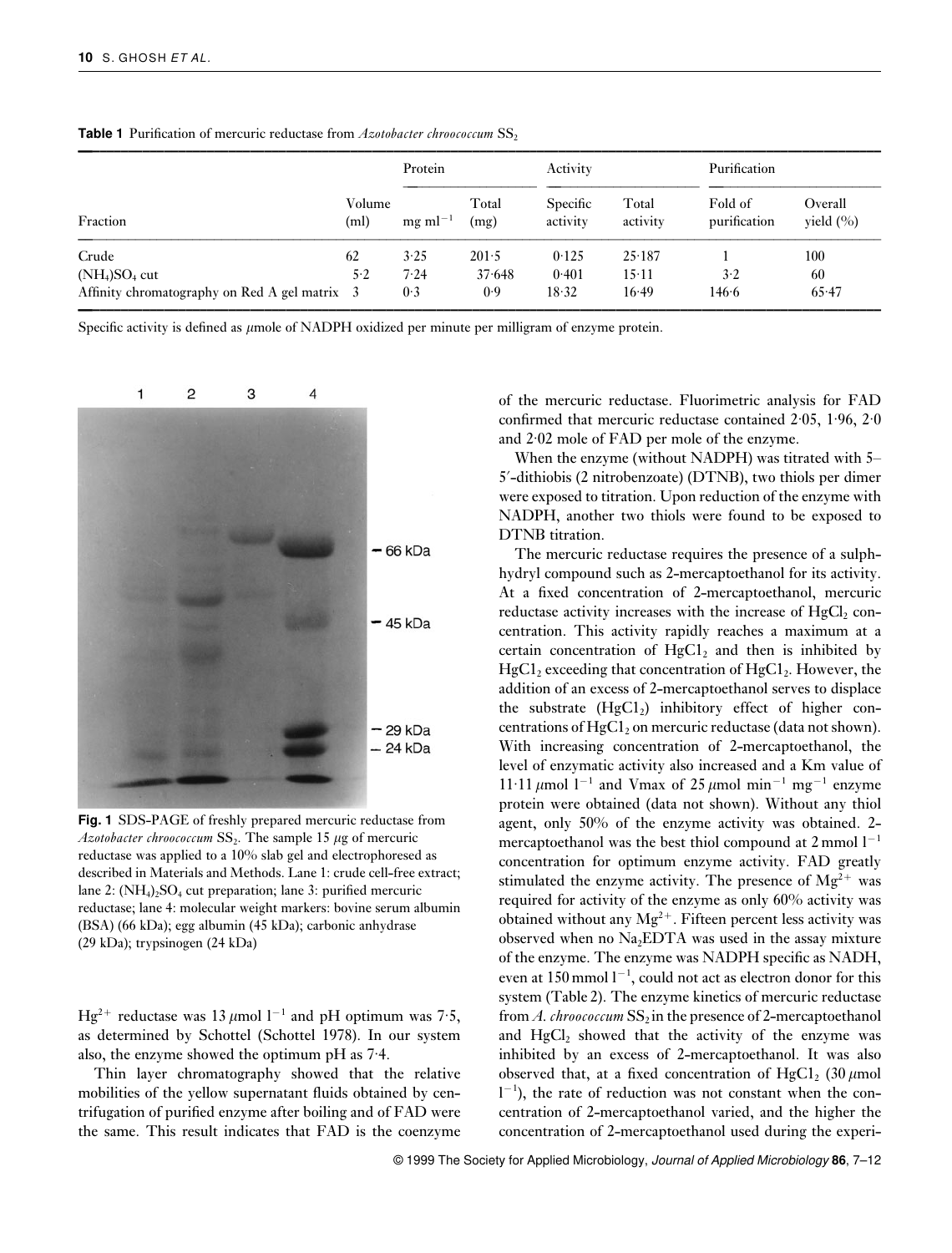**Table 2** Cofactor requirement of the mercuric reductase activity in *Azotobacter chroococcum* SS<sub>2</sub> **—–––––––––––––––––––––––––––––––––––––––––––––––––––––**

| Cofactors used                             | Relative activity of<br>mercuric reductase |  |  |
|--------------------------------------------|--------------------------------------------|--|--|
| Complete Assay Mixture (CAM) <sup>a*</sup> | 100                                        |  |  |
| $CAM -thiol$ compound                      | 50                                         |  |  |
| $CAM-2-mercaptoethanol$                    |                                            |  |  |
| $+$ Na-thiaglycolate                       | 85                                         |  |  |
| $CAM-2-mercaptoethanol$                    |                                            |  |  |
| $+L$ -cysteine                             | 90                                         |  |  |
| $CAM-2-mercaptoethanol$                    |                                            |  |  |
| $+$ GSH                                    | 91                                         |  |  |
| $CAM + FAD$                                | 100                                        |  |  |
| $CAM-MgCl2$                                | 60                                         |  |  |
| $CAM-EDTA$                                 | 85                                         |  |  |
| CAM-NADPH+NADH                             | 4                                          |  |  |

<sup>a</sup> Complete assay mixture contained in a total volume of 1 ml: 30 μmol 1<sup>-1</sup> HgCl<sub>2</sub>, 5 mmol 1<sup>-1</sup> Na<sub>2</sub> EDTA, 2 mmol 1<sup>-1</sup> MgCl<sub>2</sub>, 1 mmol l<sup>−</sup><sup>1</sup> 2-mercaptoethanol (or other thiol compounds),  $0.15$  mmol NADPH and 20  $\mu$ g enzyme protein in 50 mmol l −1 sodium phosphate buffer (pH 7·35). The reaction was started by adding enzyme and NADPH to the reaction mixture which was pre-incubated for 10 min at 32 °C.

\* Original value of specific activity was 18 units mg<sup>−</sup><sup>1</sup> enzyme protein.

ment the lower the rate of reduction of  $Hg^{2+}$  to  $Hg^0$  (data not shown). This could be attributed to the fact, as suggested by Blaghen *et al.* (1993), that the  $Hg^{2+}$  chelation at the active sites is likely to become difficult due to the presence of both  $Hg^{2+}$  and 2-mercaptoethanol, at that concentration and the probability for ligand exchange via the tridentate intermediate decreases dramatically. Titration with 5,5? dithiobis-(2 nitro benzoate) demonstrated that two enzyme-SH groups become kinetically accessible upon reduction with NADPH. A similar observation was also reported by Fox and Walsh ( 1982).

None of the metal ions except  $Ag^+$  could effectively block the purified mercuric reductase at  $10^{-4}$  M concentration;  $Cd^{2+}$  and  $Co^{2+}$  showed partial inhibition of the enzyme activity whereas Pb<sup>2+</sup> (60%), Bi<sup>3+</sup> (40%), Cu<sup>2+</sup> (44%), Zn<sup>2+</sup>  $(60\%)$  and Ni<sup>2+</sup>  $(62\%)$  showed some inhibition of the enzymatic activity. N-ethyl maleimide at 2 mmol l<sup>-1</sup> showed 60% inhibition and  $2\%$  NaN<sub>3</sub> showed 50% inhibition of the enzymatic activity. Therefore, enzyme activity was sensitive to  $Ag^+$  and was slightly sensitive to  $Cd^{2+}$ ,  $Co^{2+}$ ,  $Pb^{2+}$ ,  $Bi^{3+}$ ,  $Ca^{2+}$  and  $Zn^{2+}$ ; Ni<sup>2+</sup> also showed some inhibition.

## **ACKNOWLEDGEMENTS**

The financial assistance of the University Grants Commission is highly appreciated.

#### **REFERENCES**

- Beutler, E., Duron, O. and Kelly, B.M. (1963) Improved method for the determination of blood glutathione. *Journal of Laboratory and Clinical Medicine* **61,** 882–888.
- Blaghen, M., Vidon, D.J.M. and Kebbaz, M.S.E. (1993) Purification and properties of mercuric reductase from *Yersinia enterocolitica* 138A14. *Canadian Journal of Microbiology* **39,** 193–200.
- Faeder, E.L. and Siegel, L.M. (1973) A rapid micromethod for determination of FMN and FAD in mixtures. *Analytical Biochemistry* **53,** 332–336.
- Fox, B. and Walsh, C.T. (1982) Mercuric reductase: purification and characterisation of a transposon encoded flavoprotein containing an oxidation-reduction-active disulfide. *Journal of Biological Chemistry* **257,** 2498–2503.
- Furukawa, K. and Tonomura, K. (1972a) Metallic mercury releasing enzyme in mercury-resistant *Pseudomonas. Agricultural and Biological Chemistry* **36,** 217–226.
- Furukawa, K. and Tonomura, K. (1972b) Induction of metallic mercury releasing enzyme in mercury-resistant *Pseudomonas. Agricultural and Biological Chemistry* **36,** 2441–2448.
- Ghosh, S., Sadhukhan, P.C., Ghosh, D.K., Chaudhuri, J. and Mandal, A. (1996a) Studies on the effect of mercury and organomercurial on the growth and nitrogen fixation by mercury-resistant *Azotobacter* strains. *Journal of Applied Bacteriology* **80,** 319– 326.
- Ghosh, S., Sadhukhan, P.C., Ghosh, D.K., Chaudhuri, J. and Mandal, A. (1996b) Volatilization of mercury by resting mercuryresistant bacterial cells. *Bulletin of Environmental Contamination and Toxicology* **56,** 259–264.
- Ghosh, S., Sadhukhan, P.C., Ghosh, D.K., Chaudhuri, J. and Mandal, A. (1996c) Volatilization of mercury from mercury containing buffer by immobilized mercury-resistant bacterial cells. *Journal of Applied Bacteriology* **81,** 104–108.
- Holt, J.G., Krieg, N.R., Sneath, P.H.A., Staley, J.T. and Williams, S.T. (1994) In *Bergey's Manual of Determinative Bacteriology* 9th edn. ed. Hensyl, W.M. USA: Williams and Wilkins.
- Izaki, K., Tashiro, Y. and Funaba, T. (1974) Mechanism of mercuric chloride resistance in microorganisms. Purification, properties of a mercuric ion reducing enzyme from *Escherichia coli* bearing R factor. *Journal of Biological Chemistry* **75,** 591–599.
- Laemmli, U.K. (1970) Cleavage of structural proteins during the assembly of the head of bacteriophage T4. *Nature* **227,** 680– 685.
- Lowry, O.H., Rosebrough, N.J., Farr, A.L. and Randall, R.L. (1951) Protein measurement with the folin phenol reagent. *Journal of Biological Chemistry* **193,** 265–275.
- Mathews, R.G., Arscott, L.D. and Williams, C.H. (1974) Isolation, characterization and partial sequencing of cystine and thiol peptides of pig heart lipoamide dehydrogenase. *Biochemica et Biophysica Acta* **370,** 26–38.
- Misra, T.K. (1992) Bacterial resistance to inorganic mercury salts and organomercurials. *Plasmid* **27,** 4–16.
- Moore, M.J., Distefano, M.D., Walsh, C.T., Schiering, N. and Pai, E.F. (1989) Purification, crystallization and preliminary X-ray diffraction studies of the flavoenzyme mercuric ion reductase from *Bacillus* sp. strain RC607. *Journal of Biological Chemistry* **264,** 14386–14388.

© 1999 The Society for Applied Microbiology, Journal of Applied Microbiology **86**, 7–12